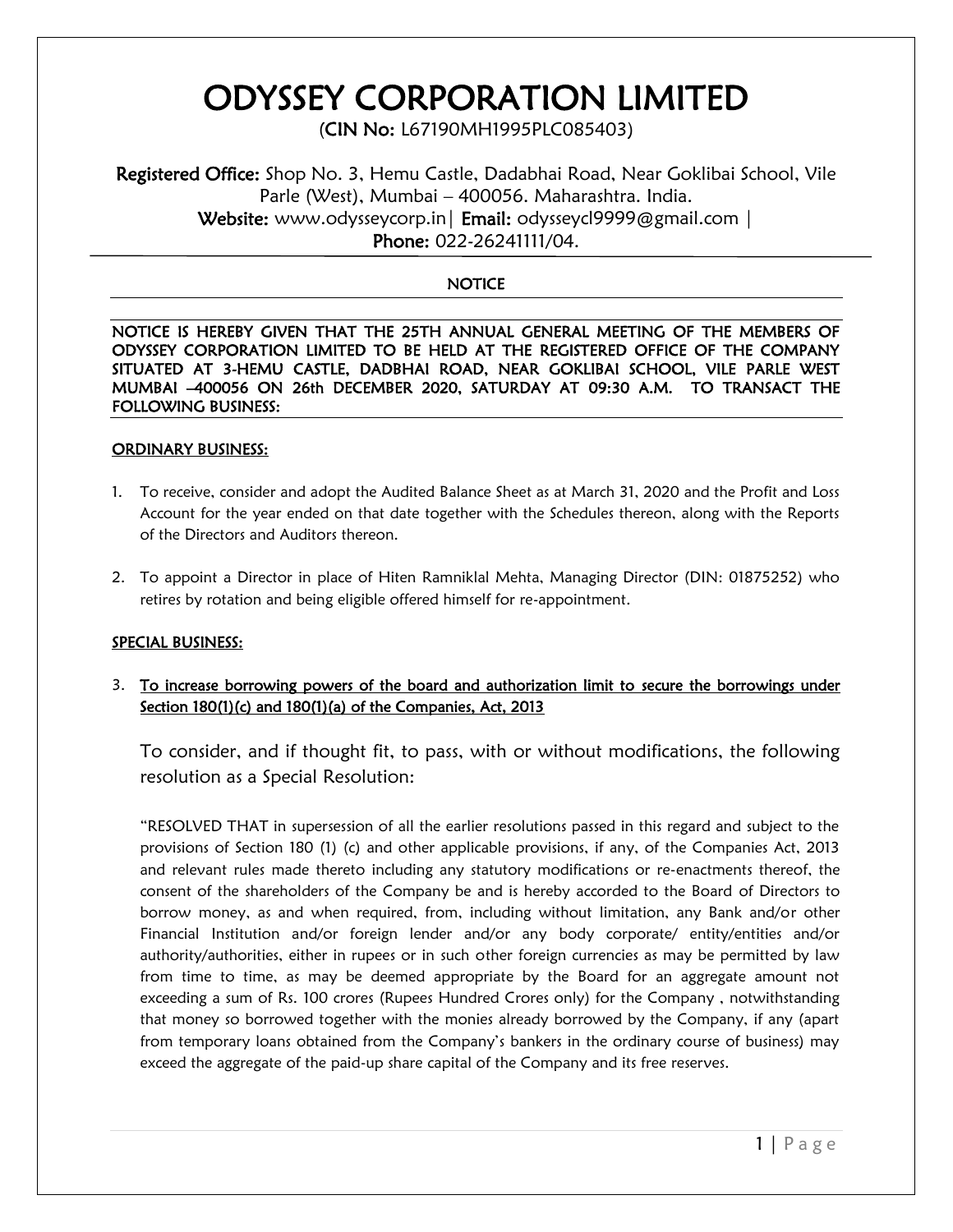RESOLVED FURTHER THAT in supersession of all the earlier resolutions passed in this regard and subject to Section 180(1)(a) and other applicable provisions if any, of the Companies Act, 2013 and relevant rules made thereto including any statutory modifications or re-enactments thereof, consent of the shareholders of the company be and is hereby accorded, to the Board of Directors of the Company to pledge, mortgage, hypothecate and/or charge all or any part of the moveable or immovable properties of the Company and the whole or part of the undertaking of the Company of every nature and kind whatsoever and/or creating a floating charge in all or any movable or immovable properties of the Company and the whole of the undertaking of the Company to or in favour of banks, financial institutions, investors and any other lenders to secure the amount borrowed by the Company or any third party from time to time for the due payment of the principal and/or together with interest, charges, costs, expenses and all other monies payable by the Company or any third party in respect of such borrowings provided that the aggregate indebtedness secured by the assets of the Company does not exceed a sum of Rs. 100 crores (Rupees Hundred Crores only) for the Company.

RESOLVED FURTHER THAT the Board of Directors be and is hereby authorized to take such steps as may be necessary for obtaining approvals, statutory, contractual or otherwise, in relation to the above and to settle all matters arising out of and incidental thereto, and to sign and to execute deeds, applications, documents and writings that may be required, on behalf of the Company and generally to do all such acts, deeds, matters and things as may be necessary, proper, expedient or incidental for giving effect to this resolution."

#### Registered Office:

Shop No 3, Hemu Castle, Dadabhai Road, Mumbai Near Gokhlibai School, Vile Parle (West)– 400056.

By order of the Board For Odyssey Corporation Limited

 $Sd/-$ Hiten Ramniklal Mehta Whole-Time Director & Chairperson DIN- 01875252

Place: Mumbai Date: 03.12.2020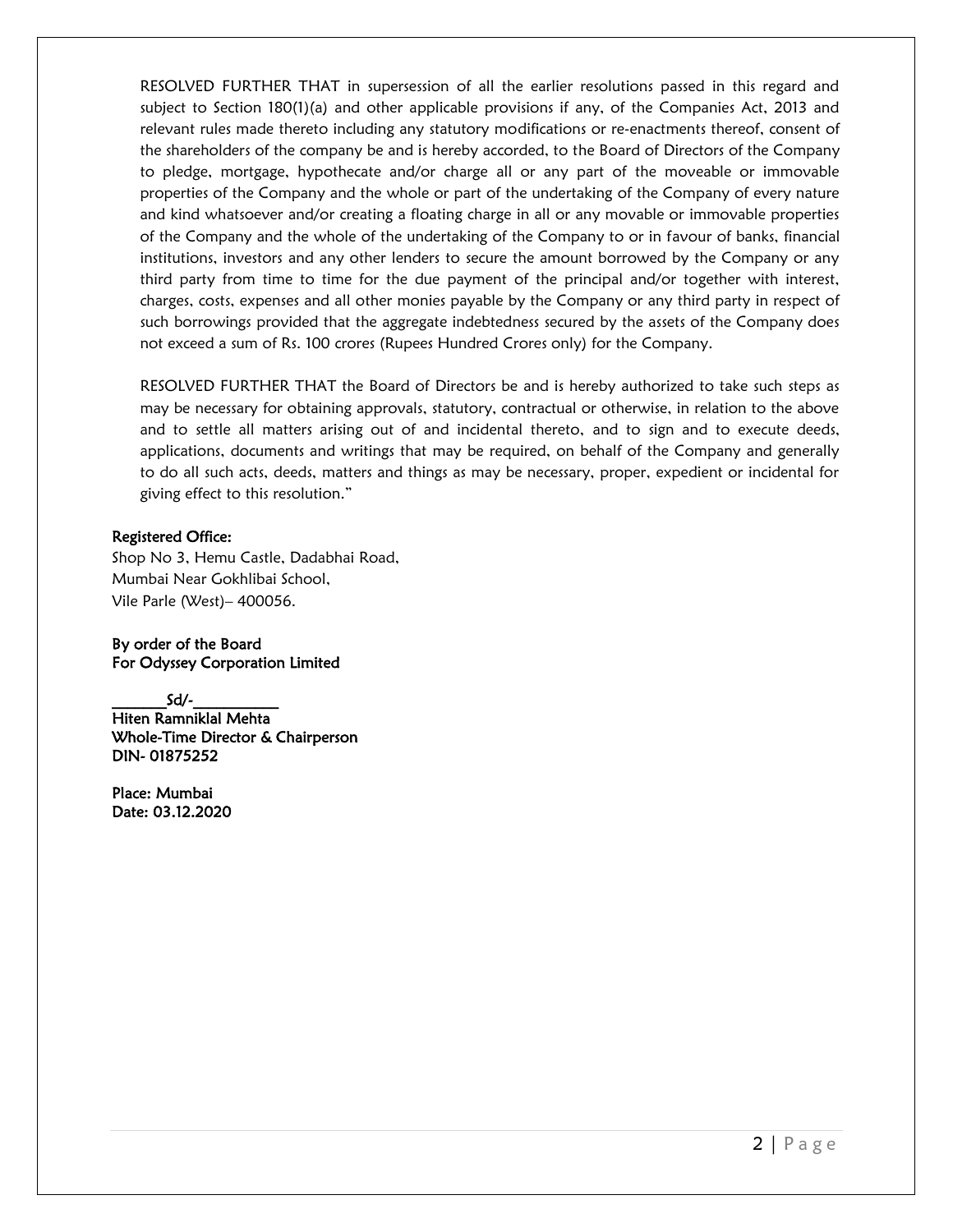#### NOTES:

1. A MEMBER ENTITLED TO ATTEND AND VOTE AT THE GENERAL MEETING IS ENTITLED TO APPOINT A PROXY, WHO NEED NOT BE A MEMBER, TO ATTEND AND VOTE ON POLL ON BEHALF OF HIMSELF/ HERSELF. The instrument appointing the Proxy, in order to be effective, should be duly completed and deposited at the Registered Office of the Company, not less than 48 (forty eight) hours before the commencement of the Meeting. A proxy form for the Annual General Meeting (AGM) is enclosed.

A person can act as a proxy on behalf of the Members not exceeding fifty and holding in the aggregate not more than 10% of the total share capital of the Company carrying voting rights. A Member holding more than 10% of the total share capital of the Company carrying voting rights may appoint a single person as a proxy and such person shall not act as a proxy for any other person or Member. Proxies submitted on behalf of limited companies, societies, etc. must be supported by valid and effective resolution/ authority, as applicable.

- 2. The register of Members and the Share Transfer Books of the Company will remain closed from 19<sup>TH</sup>December, 2020 to 26<sup>th</sup>December, 2020 (both days inclusive) for the purpose of the  $25<sup>th</sup>$  Annual General Meeting of the Company to be held on  $26<sup>th</sup>$ December 2020.
- 3. Electronic copy of the 25<sup>th</sup> Annual Report 2019-20, inter alia, indicating the process and manner of e-voting along with Attendance Slip and Proxy Form is being sent to all the members whose email IDs are registered with the Company/ Depository Participant(s) for communication purposes unless any member has requested for a hard copy of the same. For members who have not registered their email address, physical copies of the Notice of the 25<sup>th</sup> Annual Report 2019-20, inter alia, indicating the process and manner of evoting along with Attendance Slip and Proxy Form is being sent in the physical mode.
- 4. In view of the massive outbreak of the COVID-19 pandemic, social distancing is a norm to be followed, for conducting its Annual General Meeting with physical presence of members after following the advisories issued from authorities.
- 5. Members are requested to :-
- i. Write to the Company at least 7 days before the date of the meeting, in case they desire any information as regards the Audited Accounts for the financial year ended 31st March 2020, so as to enable the Company to keep the information ready.
- ii. Bring their copy of the Annual Report, Attendance slip and their photo identity proof at the Annual General Meeting.
- iii. Intimate to the Registrar & Transfer Agent (R&TA) of the Company immediately, about any change in their address, where the shares are held in electronic form, such change is to be informed to the Depository Participant (DP) and not to the Company/ R&TA.
- iv. Quote Registered Folio no. or DP ID/Client ID no. in all their correspondence.
- v. Approach the RTA of the Company for consolidation of folios.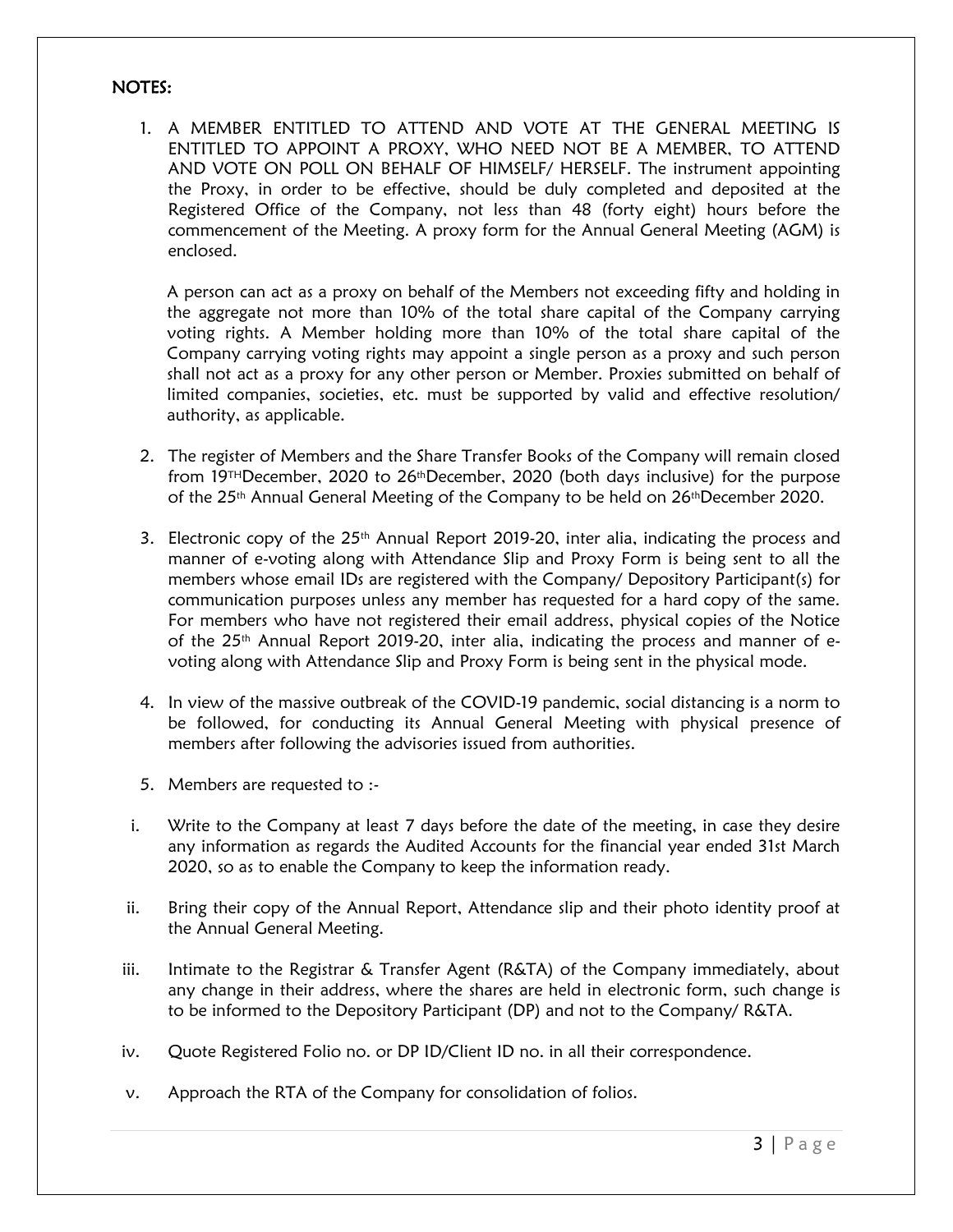- vi. Avail of Nomination facility by filing in and forwarding the nomination form to the R&TA, if not already done.
- vii. Send all share transfer lodgments (physical mode)/ correspondence to the R&TA of the Company, M/s. Big Share Services Pvt Ltd up to the date of book closure.
	- 6. Corporate Members are requested to forward a certified copy of the Board Resolution authorizing their representatives to attend and vote at the Annual General Meeting.
	- 7. The Company has listed its shares on the BSE Limited
	- 8. All the documents referred to in the Notice are open for inspection at the Registered Office of the Company between 12:00 p.m. to 4:00 p.m. on all working days except Saturdays, Sundays and Public Holidays until the date of the Annual General Meeting or any adjournment(s) thereof.
	- 9. The Company is supporting "Green Initiative in Corporate Governance", a step taken by the Ministry of Corporate Affairs wherein the service of various documents including Notice, Directors' Report, Annual Accounts and various correspondences by a Company can be made through electronic mode which shall also be in compliance with the provisions of Section 20 of the Companies Act, 2013. Supporting this initiative the Company sends its Annual Report to the members whose email ids are available in electronic form. To support this initiative in full measure, Members who have not registered their email address with the Depository through their concerned Depository Participants (DPs) are requested to register the same with their DPs. Members who hold shares in physical form are requested to register their email address with Big Share Services Pvt Ltd.

In case you desire to receive the documents mentioned above in physical form or register or change your email address, you are requested to send an e-mail to [odysseycl9999@gmail.com.](mailto:odysseycl9999@gmail.com)

- 10. In terms of Section 108 of the Companies Act, 2013, read with Rule 20 of the Companies (Management and Administration) Rules, 2014 as amended by the Companies (Management and Administration) Amendment Rules, 2015 and Regulation 44 of the Listing Regulations, the Company has made arrangement to its members to exercise their right to vote at Annual General Meeting by electronic means.
- 11. The members shall note that the facility for voting shall also be provided at the meeting through poll paper and the members attending the meeting who have not cast their vote by remote e-voting shall be able to exercise their voting rights at the meeting. If the members have already cast their vote by remote e-voting prior to the meeting they may attend the meeting but shall not be entitled to cast their vote again and his vote, if any, cast at the meeting shall be treated as invalid.
- 12. The instructions for members for voting electronically are as under:-
- (i) The voting period begins Wednesday,  $23<sup>rd</sup>$  December 2020 at 09:00 a.m. and ends on Friday, 25thDecember 2020 at 5:00 p.m. During this period shareholders' of the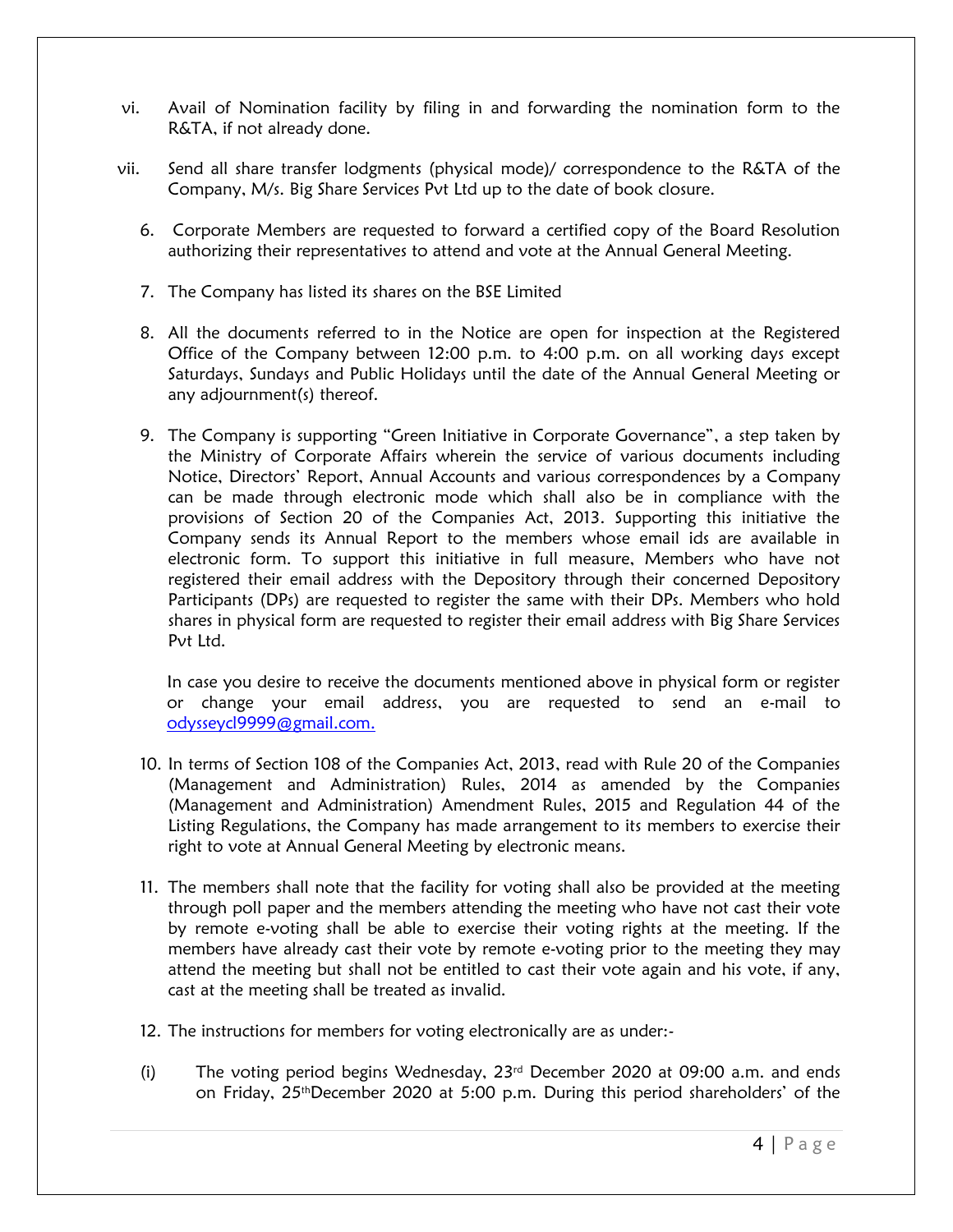Company, holding shares either in physical form or in dematerialized form, as on the cut-off date (record date) of 19<sup>th</sup>December, 2020 may cast their vote electronically. The e-voting module shall be disabled by CDSL for voting thereafter.

- (ii) The shareholders should log on to the e-voting website [www.evotingindia.com.](http://www.evotingindia.com/)
- (iii) Click on Shareholders.
- (iv) Now Enter your User ID
	- a. For CDSL: 16 digits beneficiary ID,
	- b. For NSDL: 8 Character DP ID followed by 8 Digits Client ID,
	- c. Members holding shares in Physical Form should enter Folio Number registered with the Company.
- (v) Next enter the Image Verification as displayed and Click on Login.
- (vi) If you are holding shares in demat form and had logged on to www.evotingindia.com and voted on an earlier voting of any company, then your existing password is to be used.
- (vii) If you are a first time user follow the steps given below:

| For Members holding shares in Demat Form and Physical Form                    |                     |                                                                                                                                                                                                                                                                                                                                                                                                                                                                                                                                                                                                                                                               |  |  |
|-------------------------------------------------------------------------------|---------------------|---------------------------------------------------------------------------------------------------------------------------------------------------------------------------------------------------------------------------------------------------------------------------------------------------------------------------------------------------------------------------------------------------------------------------------------------------------------------------------------------------------------------------------------------------------------------------------------------------------------------------------------------------------------|--|--|
| PAN                                                                           |                     | Enter your 10 digit alpha-numeric *PAN issued by Income Tax<br>Department (Applicable for both demat shareholders as well as<br>physical shareholders)<br>• Members who have not updated their PAN with the<br>Company/Depository Participant are requested to use the first two<br>letters of their name and the 8 digits of the sequence number in<br>the PAN field.<br>• In case the sequence number is less than 8 digits enter the<br>applicable number of O's before the number after the first two<br>characters of the name in CAPITAL letters. Eg. If your name is<br>Ramesh Kumar with sequence number 1 then enter RA00000001<br>in the PAN field. |  |  |
| Dividend<br>Bank  <br><b>Details</b><br>OR.<br>Date<br>Birth<br>of .<br>(DOB) |                     | Enter the Dividend Bank Details or Date of Birth (in dd/mm/yyyy<br>format) as recorded in your demat account or in the company<br>records in order to login. • If both the details are not recorded<br>with the depository or company please enter the member id /<br>folio number in the Dividend Bank details field as mentioned in                                                                                                                                                                                                                                                                                                                         |  |  |
|                                                                               | instruction $(v)$ . |                                                                                                                                                                                                                                                                                                                                                                                                                                                                                                                                                                                                                                                               |  |  |

- (viii) After entering these details appropriately, click on "SUBMIT" tab.
- (ix) Members holding shares in physical form will then directly reach the Company selection screen. However, members holding shares in demat form will now reach 'Password Creation' menu wherein they are required to mandatorily enter their login password in the new password field. Kindly note that this password is to be also used by the demat holders for voting for resolutions of any other company on which they are eligible to vote, provided that company opts for e-voting through CDSL platform. It is strongly recommended not to share your password with any other person and take utmost care to keep your password confidential.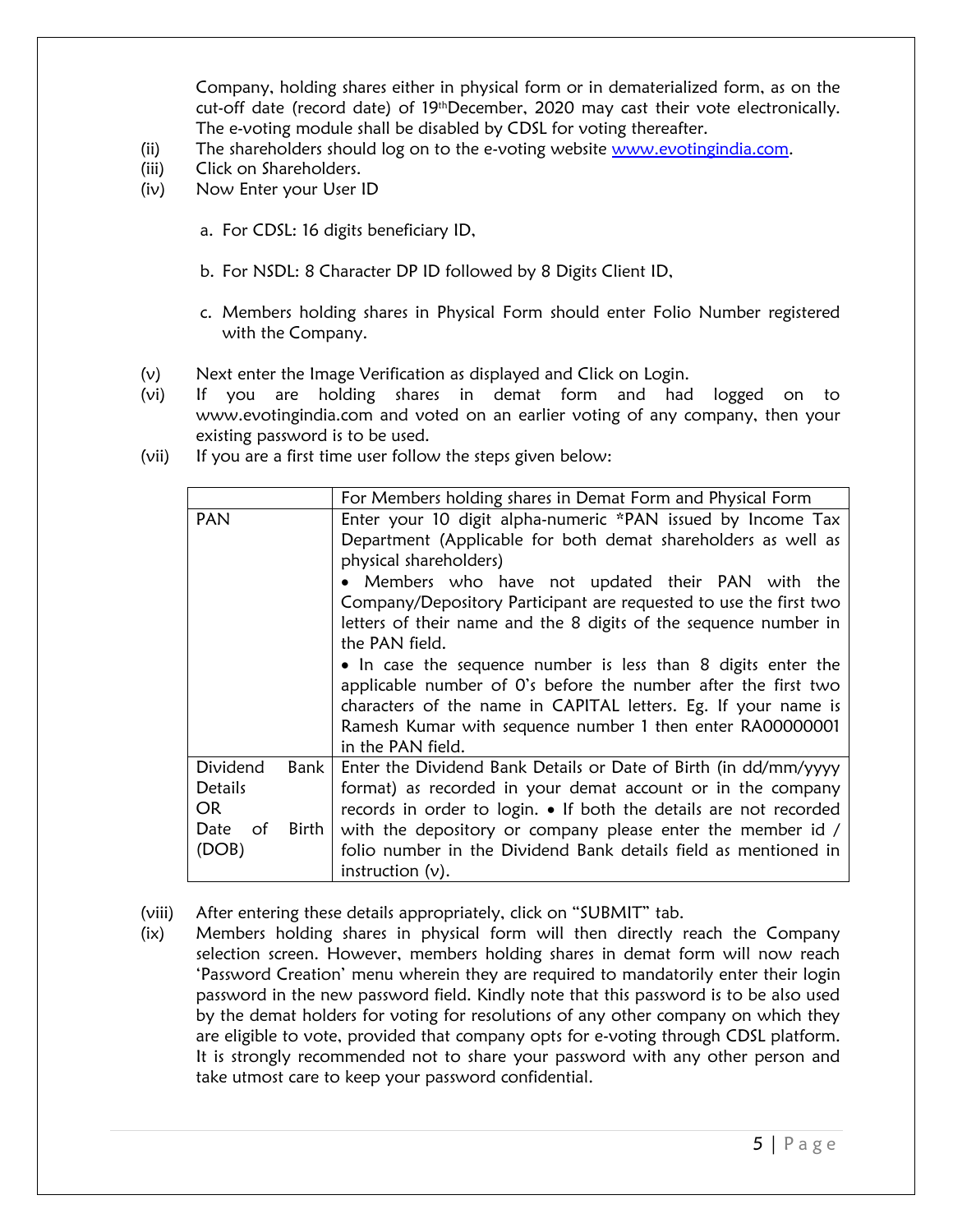- (x) For Members holding shares in physical form, the details can be used only for e-voting on the resolutions contained in this Notice.
- (xi) Click on the EVSN for the relevant on which you choose to vote.
- (xii) On the voting page, you will see "RESOLUTION DESCRIPTION" and against the same the option "YES/NO" for voting. Select the option YES or NO as desired. The option YES implies that you assent to the Resolution and option NO implies that you dissent to the Resolution.
- (xiii) Click on the "RESOLUTIONS FILE LINK" if you wish to view the entire Resolution details.
- (xiv) After selecting the resolution you have decided to vote on, click on "SUBMIT". A confirmation box will be displayed. If you wish to confirm your vote, click on "OK", else to change your vote, click on "CANCEL" and accordingly modify your vote.
- (xv) Once you "CONFIRM" your vote on the resolution, you will not be allowed to modify your vote.
- (xvi) You can also take a print of the votes cast by clicking on "Click here to print" option on the Voting page.
- (xvii) If a demat account holder has forgotten the login password then Enter the User ID and the image verification code and click on Forgot Password & enter the details as prompted by the system.
- (xviii) Shareholders can also cast their vote using CDSL's mobile app m-Voting available for android based mobiles. The m-Voting app can be downloaded from Google Play Store. Apple and Windows phone users can download the app from the App Store and the Windows Phone Store respectively. Please follow the instructions as prompted by the mobile app while voting on your mobile.
- (xix) Note for Non Individual Shareholders and Custodians
	- o Non-Individual shareholders (i.e. other than Individuals, HUF, NRI etc.) and Custodian are required to log on to www.evotingindia.com and register themselves as Corporates.
	- $\circ$  A scanned copy of the Registration Form bearing the stamp and sign of the entity should be emailed to [helpdesk.evoting@cdslindia.com.](mailto:helpdesk.evoting@cdslindia.com)
	- o After receiving the login details a Compliance User should be created using the admin login and password. The Compliance User would be able to link the account(s) for which they wish to vote on.
	- o The list of accounts linked in the login should be mailed to helpdesk.evoting@cdslindia.com and on approval of the accounts they would be able to cast their vote.
	- o A scanned copy of the Board Resolution and Power of Attorney (POA) which they have issued in favour of the Custodian, if any, should be uploaded in PDF format in the system for the scrutinizer to verify the same.
- (xx) In case you have any queries or issues regarding e-voting, you may refer the Frequently Asked Questions ("FAQs") and e-voting manual available at www.evotingindia.com, under help section or write an email to [helpdesk.evoting@cdslindia.com.](mailto:helpdesk.evoting@cdslindia.com)
- 13. The voting rights of shareholders shall be in proportion to their shares of the paid up equity share capital of the Company as on the cut-off date (record date) of 19<sup>th</sup>December, 2020.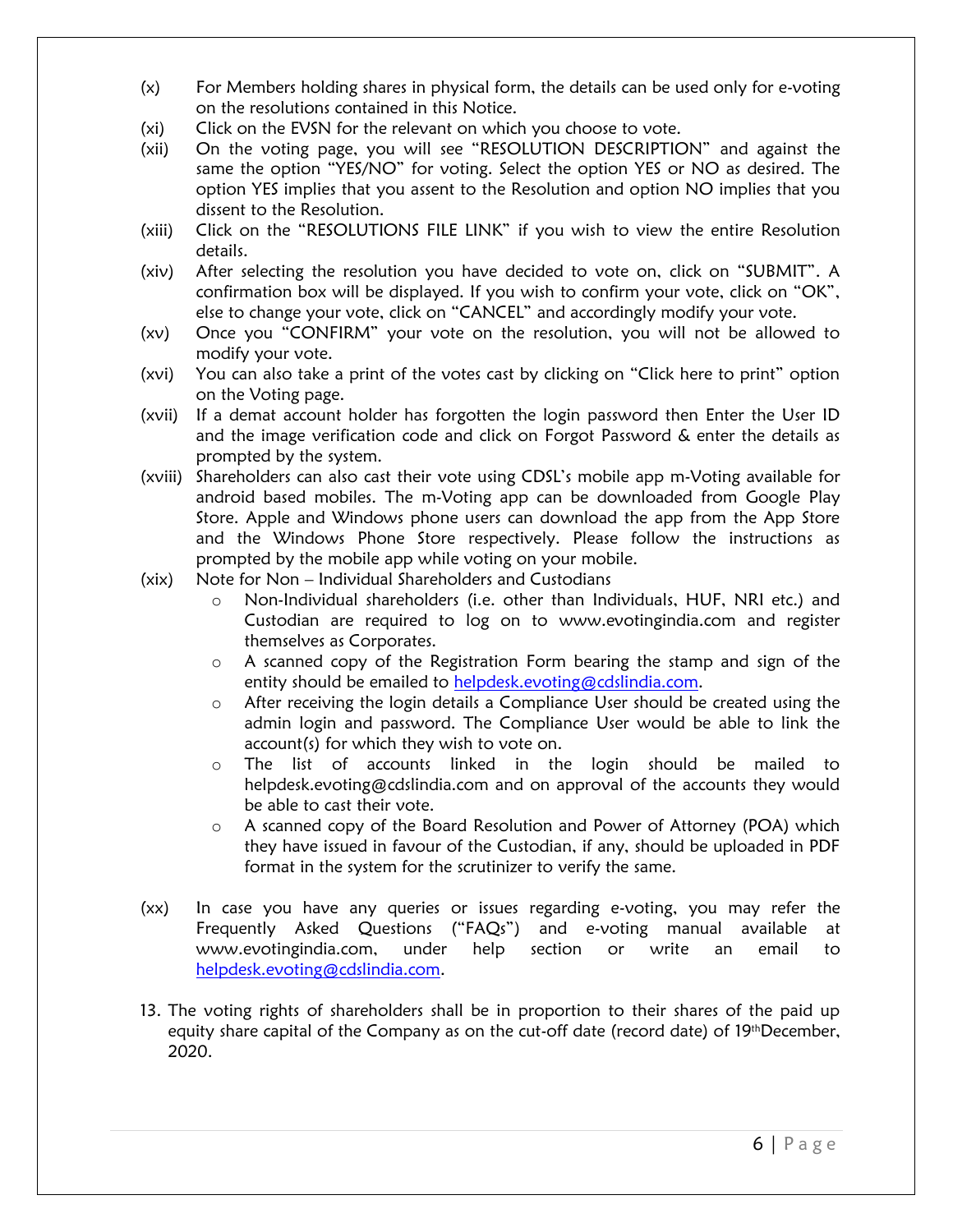- 14. M/s Jaymin Modi & Co., Company Secretaries (Membership No. ACS 44248) has been appointed as the Scrutinizer to Scrutinize the E-voting process in a fair and transparent manner (including the Ballot Form received from the members who do not have access to the e-voting process) in a fair and transparent manner.
- 15. The Scrutinizer shall immediately after the conclusion of voting at the meeting, first count the votes casted at the meeting, thereafter unblock the votes casted through remote evoting in the presence of at least 2 witnesses not in the employment of the Company and make, not later than 2 days of conclusion of the meeting and after scrutinizing such votes received shall make a Scrutinizer's report of the votes cast in favor or against or invalid votes in connection with the resolution(s) mentioned in the Notice of the Meeting and submit the same forthwith to the Chairman of the Company.
- 16. The Results of E-voting shall be declared at the AGM of the Company and the results along with Scrutinizer's report shall be placed on the website of the Company thereafter and shall also be communicated to the Stock Exchanges. The Resolutions shall be deemed to be passed, if approved, on the date of AGM.
- 17. In case you have any queries or issues regarding e-voting, you may refer the Frequently Asked Questions ("FAQs") and e-voting manual available at www.evotingindia.com, under help section or write an email to helpdesk.evoting@cdslindia.com.

Assuring you of our best services, Regards, e-Voting support desk Central Depository Securities Limited

## Registered Office:

Shop No 3, Hemu Castle, Dadabhai Road, Near Gokhlibai School, Vile Parle (West) Mumbai – 400056

By order of the Board For Odyssey Corporation Limited

 $Sd/-$ 

Hiten Ramniklal Mehta Whole-Time Director & Chairperson DIN- 01875252

Place: Mumbai Date:03.12.2020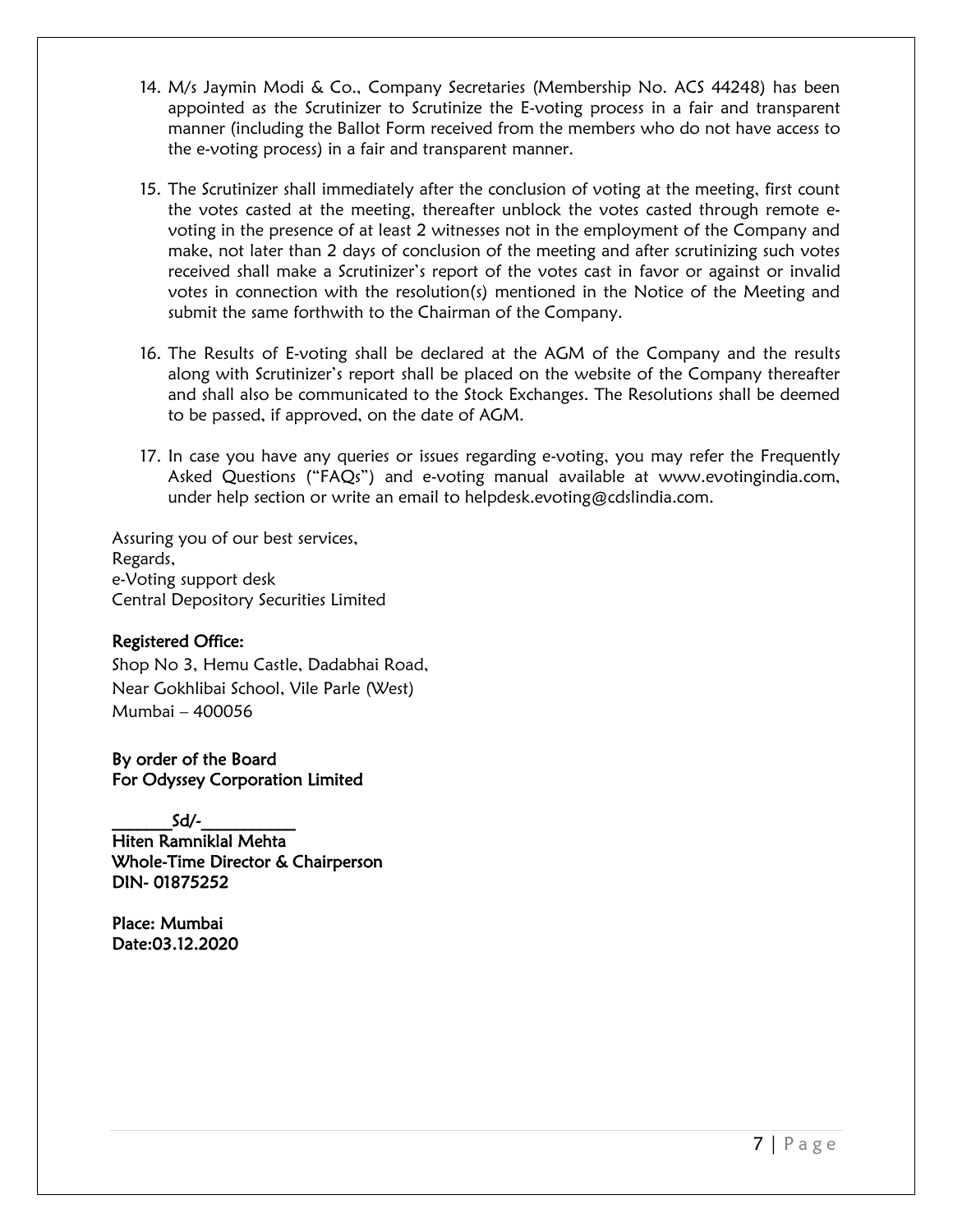# EXPLANATORY STATEMENT PURSUANT TO SECTION 102 OF THE COMPANIES ACT, 2013, ANNEXURE TO AND FORMING PART OF THE NOTICE DATED 3RD DECEMBER, 2020

#### Item No. 3

Keeping in view the Odyssey Corporation Limited's existing and future financial requirements to support its business operations, the Company may need additional funds. For this purpose, the Company may, from time to time, raise finance from various Banks and/or Financial Institutions and/ or any other lending institutions and/or Bodies Corporate and/or such other persons/ individuals as may be considered fit, which, together with the moneys already borrowed by the Company (apart from temporary loans obtained from the Company's bankers in ordinary course of business) may exceed the aggregate of the paid-up capital and free reserves of the Company. Hence it is proposed to increase the maximum borrowing limits Rs. 100 Crores for the Company.

Pursuant to Section 180(1)(c) of the Companies Act, 2013, the Board of Directors cannot borrow more than the aggregate amount of the paid‐up capital of the Company and its free reserves at any one time except with the consent of the members of the Company in a general meeting. In order to facilitate securing the borrowing made by the Company, it would be necessary to create charge on the assets or whole or part of the undertaking of the Company.

Further, Section 180(1)(a) of the Companies Act, 2013 provides for the power to sell, lease or otherwise dispose of the whole or substantially the whole of the undertaking of the Company subject to the approval of members in the General Meeting, which authorization is also proposed to be increased to Rs. 100 Crores for the Company.

Hence, the Special Resolution at Item No.3 of the Notice is being proposed, since the same exceeds the limits provided under Section 180(1)(a) & 180(1)(c) of the Act. The Directors recommend the Special Resolution as set out at Item No. 3 of the accompanying Notice, for members' approval.

None of the Directors or Key Managerial Personnel of the Company and their relatives is concerned or interested, financially or otherwise, in the Special Resolution except to the extent of their shareholding in the Company.

#### Registered Office:

Shop No 3, Hemu Castle, Dadabhai Road, Mumbai Near Gokhlibai School, Vile Parle (West)– 400056.

By order of the Board For Odyssey Corporation Limited

 $Sd/-$ Hiten Ramniklal Mehta Whole-Time Director & Chairperson DIN- 01875252

Place: Mumbai Date: 03.12.2020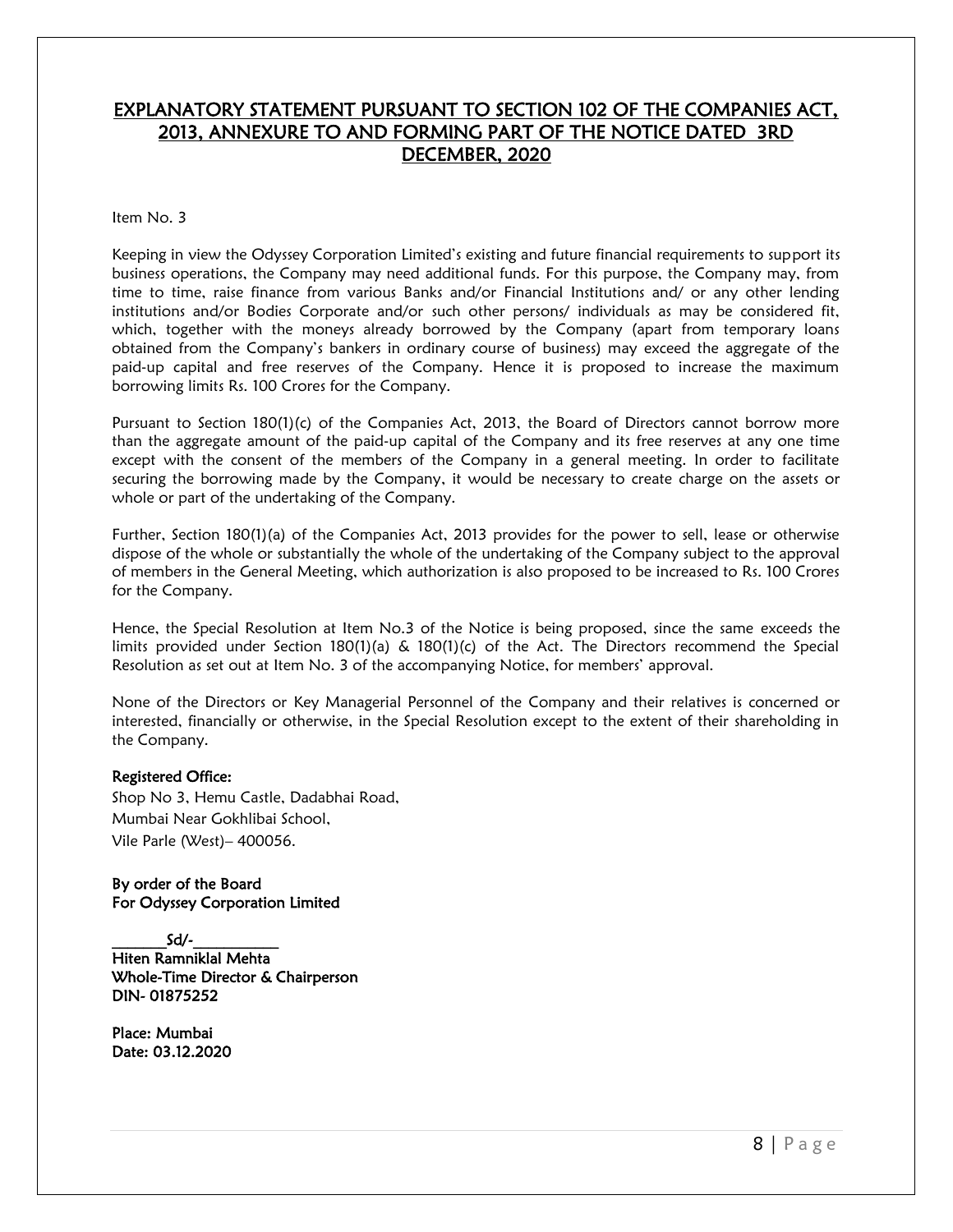# ATTENDANCE SLIP

## 25<sup>th</sup> ANNUAL GENERAL MEETING ON 26th December, 2020

| Name and Address of Shareholder | Folio No. |
|---------------------------------|-----------|
| No. of Shares                   | Client ID |

I hereby record my presence at the 25thAnnual General Meeting of the Company at 3-Hemu Castle, Dadabhai Road, Near Goklibai School, Vile Parle West Mumbai –400056, On December 26, 2020, Saturday At 09:30 A.M

Signature of the Shareholder or Proxy

 $\mathcal{L}_\text{max}$ 

 $\overline{\phantom{a}}$  , and the set of the set of the set of the set of the set of the set of the set of the set of the set of the set of the set of the set of the set of the set of the set of the set of the set of the set of the s

Email Address:

Note: Please fill up this attendance slip and hand it over at the entrance of the meeting hall. Members are requested to bring their copies of the Annual Report at the meeting.

| Electronic Voting Event Number (EVEN) | USER I'D | PASSWORD |
|---------------------------------------|----------|----------|
|                                       |          |          |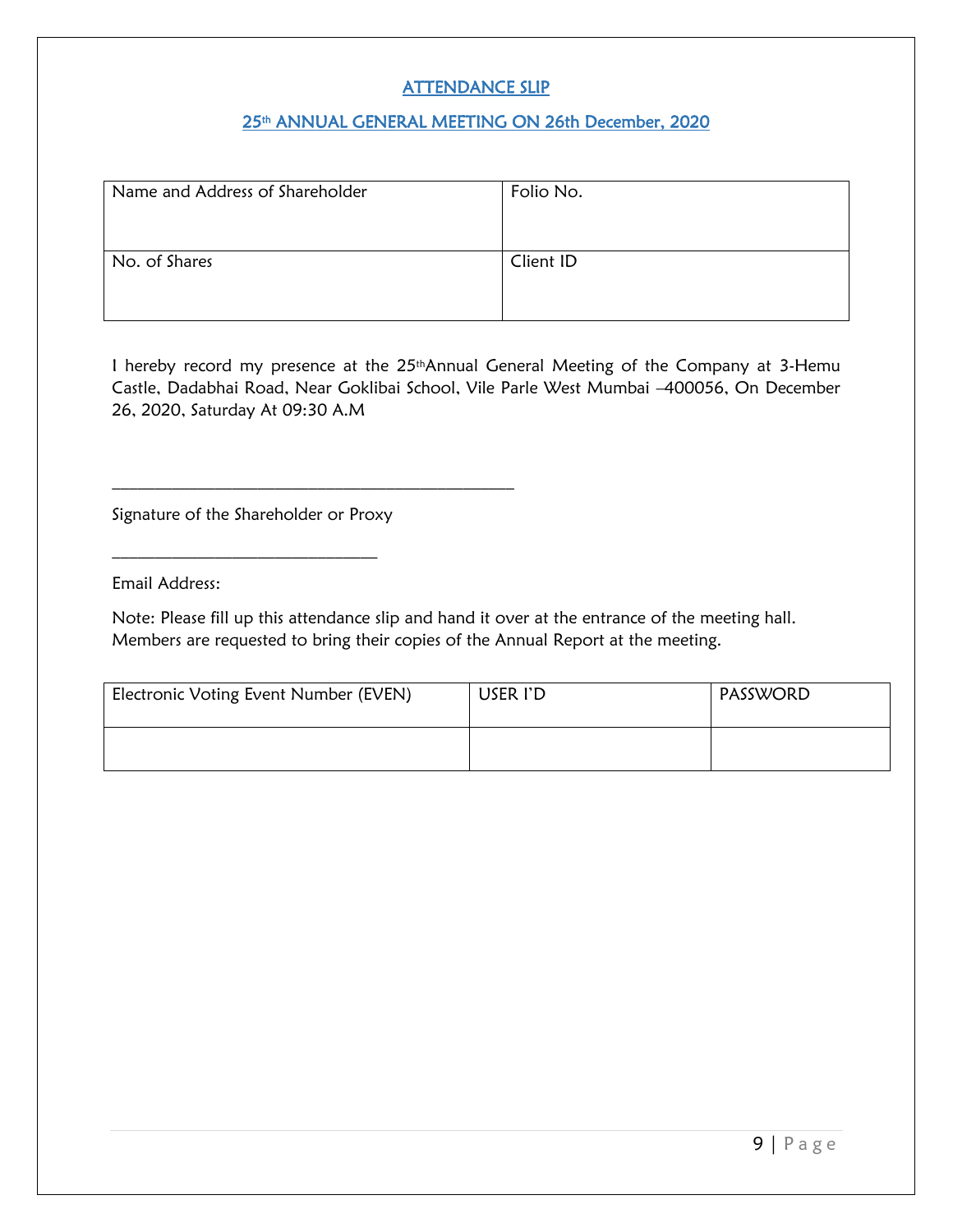# FORM NO. MGT-11

## PROXY FORM

## [Pursuant to Section 105(6) of the Companies Act, 2013 and Rule 19(3) of the Companies Management and Administration Rules, 2014]

| Name of the Member(s):          |  |
|---------------------------------|--|
| Registered address:             |  |
|                                 |  |
| E-mail Id:                      |  |
| Folio No. / Client Id & DP. Id: |  |

I/We…………………………………………………………………………being a member / members holding……………………..shares of ODYSSEY CORPORATION LTD hereby appoint:

|                | Name:     | Address:   |
|----------------|-----------|------------|
|                | Email ID: | Signature: |
| $\overline{2}$ | Name:     | Address:   |
|                | Email ID: | Signature: |
| 3              | Name:     | Address:   |
|                | Email ID: | Signature: |

as my/our proxy to attend and vote (on a poll) for me/us and on my/our behalf at the Annual General Meeting of the company, to be held at 3-Hemu Castle, Dadabhai Road, Near Goklibai School, Vile Parle West Mumbai –400056, On December 26, 2020, Saturday and at any adjournment thereof in respect of such resolutions as are indicated below:

| Sr.       | Description.                                   | No. of shares | <b>FOR</b> | <b>AGAINST</b> |
|-----------|------------------------------------------------|---------------|------------|----------------|
| <b>No</b> |                                                | held          |            |                |
|           | <b>Ordinary Business</b>                       |               |            |                |
|           |                                                |               |            |                |
|           | To Receive, Consider and Adopt the Profit and  |               |            |                |
|           | Loss Account of the Company for the year       |               |            |                |
|           | ended 31st March, 2020 and Balance Sheet as at |               |            |                |
|           | that date, Cash Flow statement for the year    |               |            |                |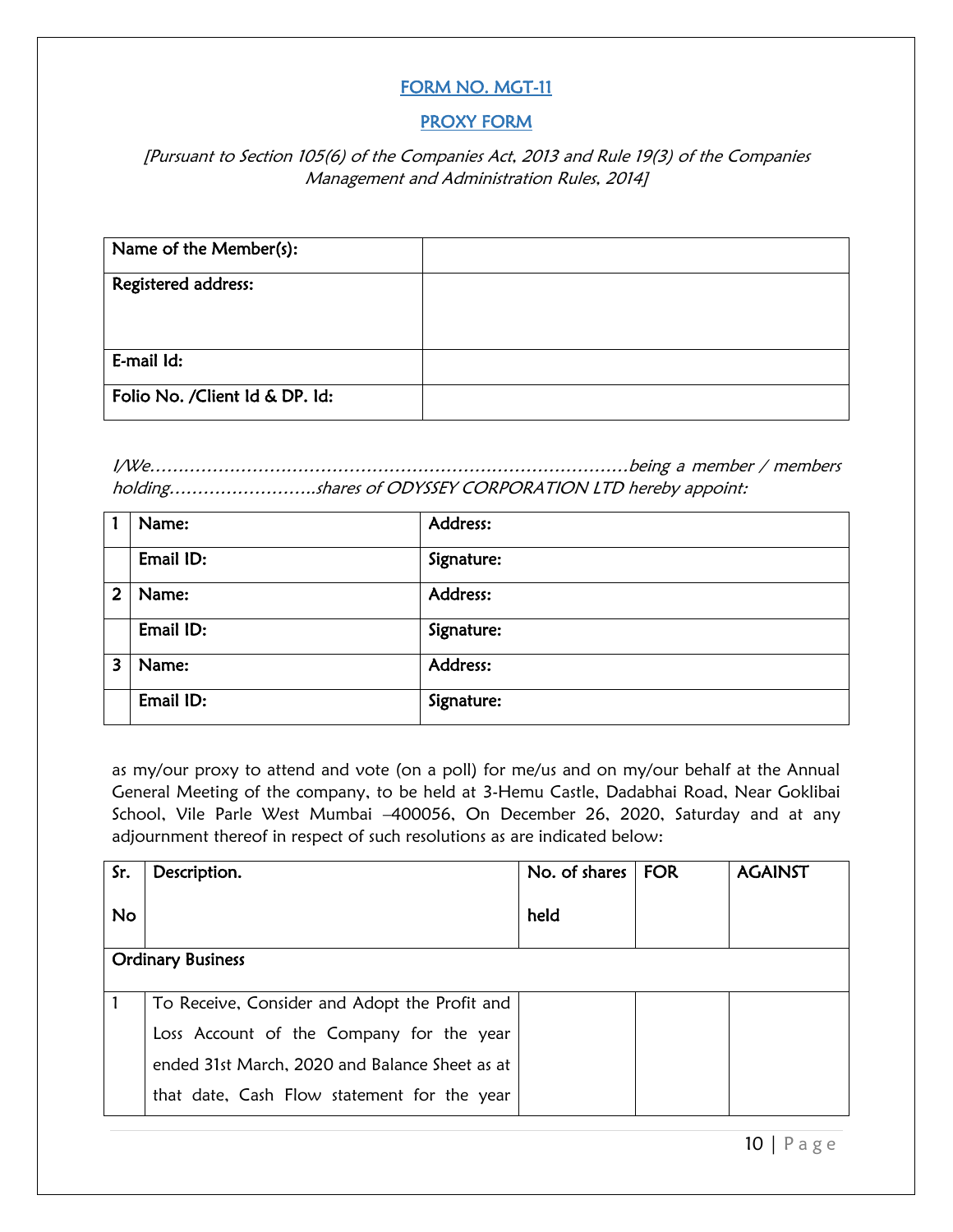|                | ended 31st March, 2020 and Report of the         |  |
|----------------|--------------------------------------------------|--|
|                | Directors and Auditors thereon.                  |  |
| $\overline{2}$ | To appoint a Director in place of Hiten          |  |
|                | Ramniklal Mehta, Managing Director (DIN:         |  |
|                | 01875252) who retires by rotation and being      |  |
|                | eligible offered himself for re-appointment.     |  |
|                |                                                  |  |
|                | <b>Special Business</b>                          |  |
|                |                                                  |  |
|                |                                                  |  |
| 3              | To increase borrowing powers of the board        |  |
|                | and authorization limit to secure the borrowings |  |
|                | under Section $180(1)(c)$ and $180(1)(a)$ of the |  |
|                | Companies, Act, 2013                             |  |
|                |                                                  |  |

Signed this 26<sup>th</sup> day of December, 2020.

Signature(s) of the Shareholder(s).......................

Signature of Proxy Holder....................................

Notes: This form of proxy in order to be effective should be duly completed and deposited at the Registered Office of the Company, not less than 48 hours before the commencement of the Meeting.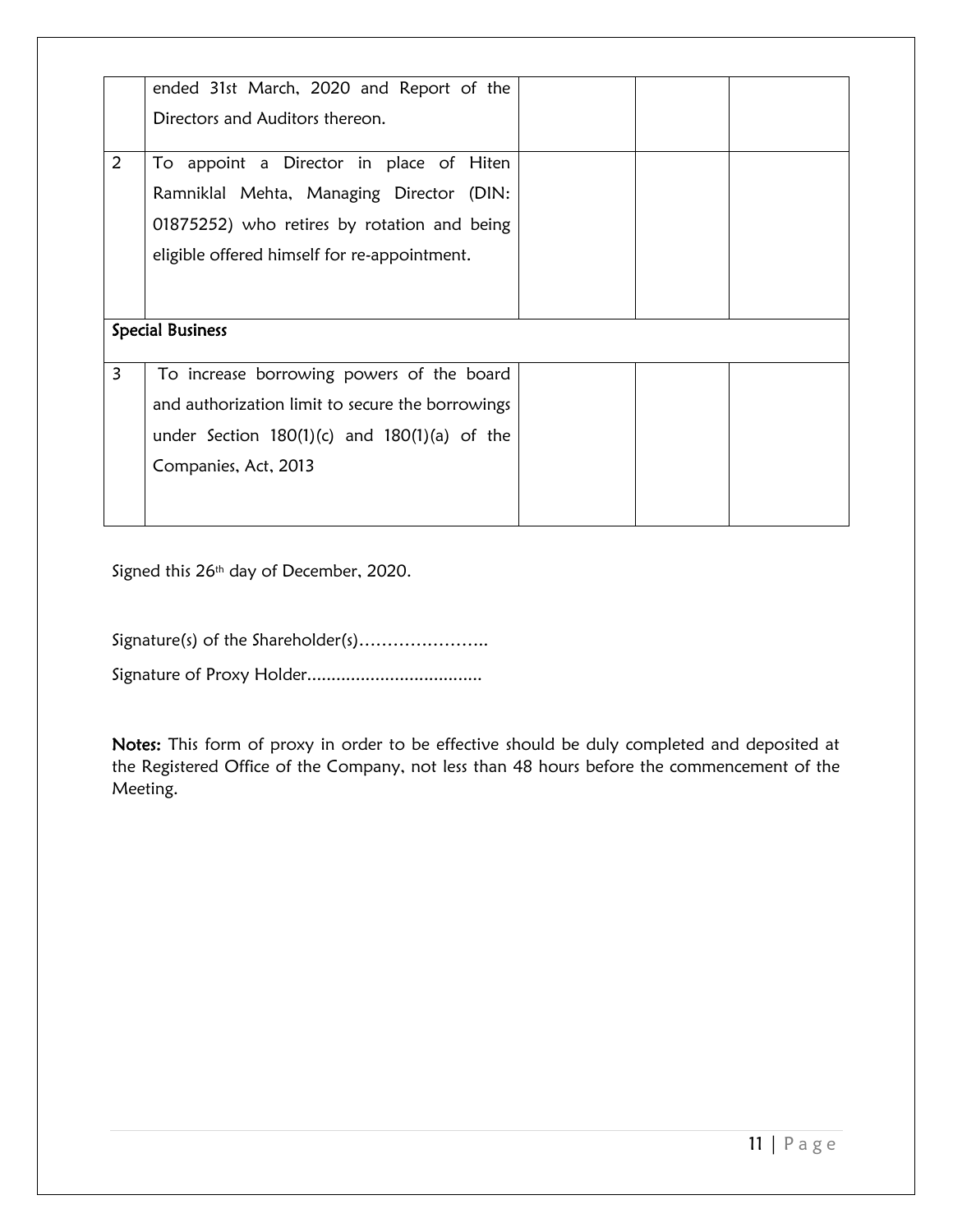## PAPER – MGT -12

## BALLOT PAPER/POLLING PAPER

| Name(s) of Member(s) :      |  |
|-----------------------------|--|
| (In BLOCK/CAPITAL LETTERS)  |  |
| <b>Registered Address:</b>  |  |
|                             |  |
| DP ID / Client ID* or       |  |
| Registered Folio No:        |  |
| No. of equity shares held : |  |

#### \*Applicable in case of Share held in electronic from

I/We hereby exercise my/our vote in respect of the following resolution(s) as set out in the Notice of 25<sup>th</sup> Annual General Meeting of Company scheduled to be held on December 26, 2020, Saturday at 09:30 A.M. at 3-Hemu Castle, Dadabhai Road, Near Goklibai School, Vile Parle West Mumbai –400056, which is proposed to be placed for consideration of members at the aforesaid Annual General Meeting of the Company, by conveying my/our assent and/or dissent to the said Resolution(s) in the relevant box as stated here in below:

| Sr.       | Description.                                   | No. of shares $ $ FOR | <b>AGAINST</b> |
|-----------|------------------------------------------------|-----------------------|----------------|
| <b>No</b> |                                                | held                  |                |
|           | <b>Ordinary Business</b>                       |                       |                |
| 1         | To Receive, Consider and Adopt the Profit and  |                       |                |
|           | Loss Account of the Company for the year       |                       |                |
|           | ended 31st March, 2020 and Balance Sheet as at |                       |                |
|           | that date, Cash Flow statement for the year    |                       |                |
|           | ended 31st March, 2020 and Report of the       |                       |                |
|           | Directors and Auditors thereon.                |                       |                |
| 2         | To appoint a Director in place of Hiten        |                       |                |
|           | Ramniklal Mehta, Managing Director (DIN:       |                       |                |
|           | 01875252) who retires by rotation and being    |                       |                |
|           | eligible offered himself for re-appointment.   |                       |                |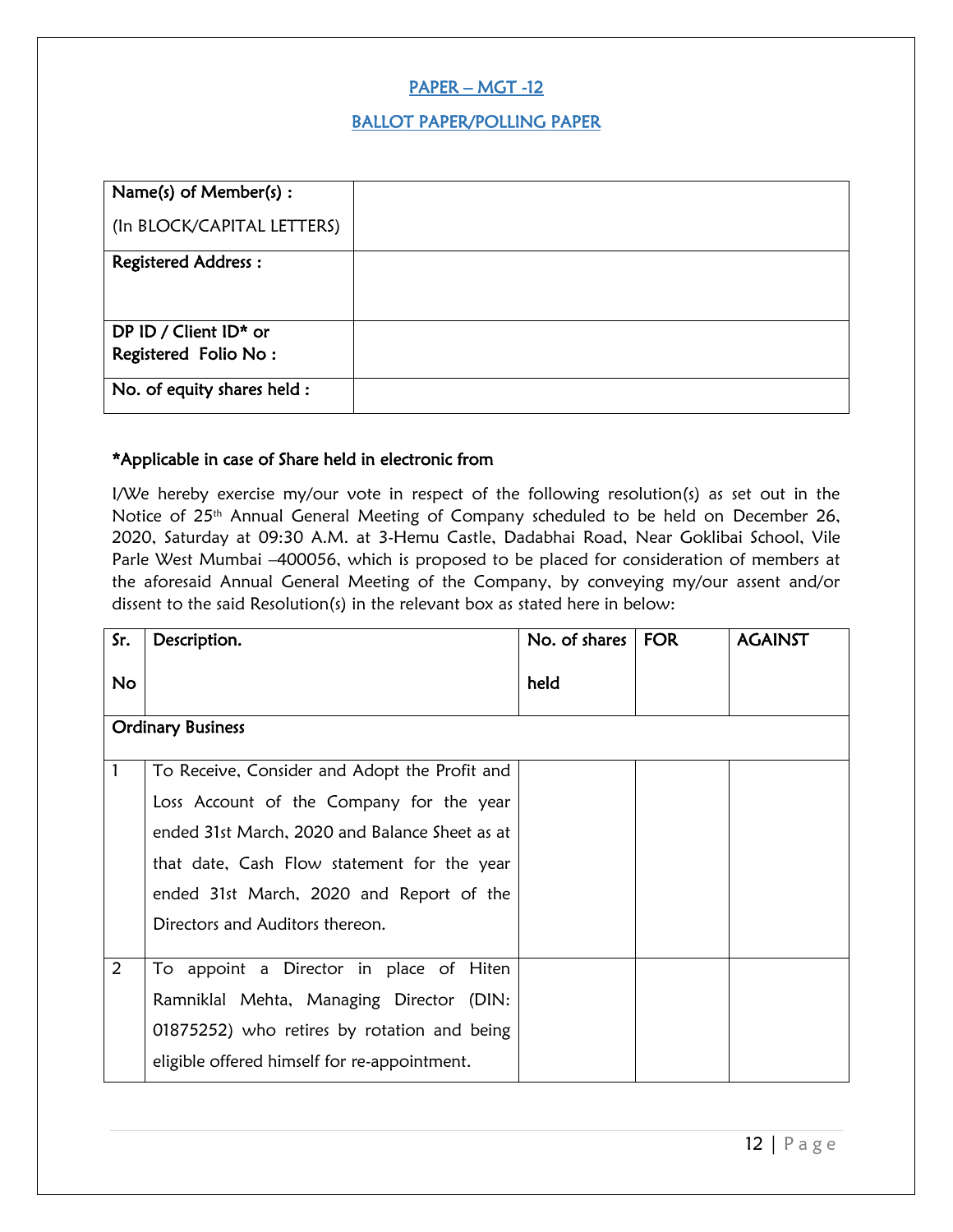|   | <b>Special Business</b>                                                                                                                                                   |  |  |
|---|---------------------------------------------------------------------------------------------------------------------------------------------------------------------------|--|--|
| 3 | To increase borrowing powers of the board<br>and authorization limit to secure the borrowings<br>under Section $180(1)(c)$ and $180(1)(a)$ of the<br>Companies, Act, 2013 |  |  |

\*Please put a tick mark (✓) in appropriate column against the resolution(s) indicated above. In case of member/proxy wishes his/her vote to be used differently, he/she should indicate the number of shares under the columns 'For' and/or 'Against'.

Place:

Date:

Signature of Member

 $\mathcal{L}_\text{max}$  , where  $\mathcal{L}_\text{max}$  and  $\mathcal{L}_\text{max}$